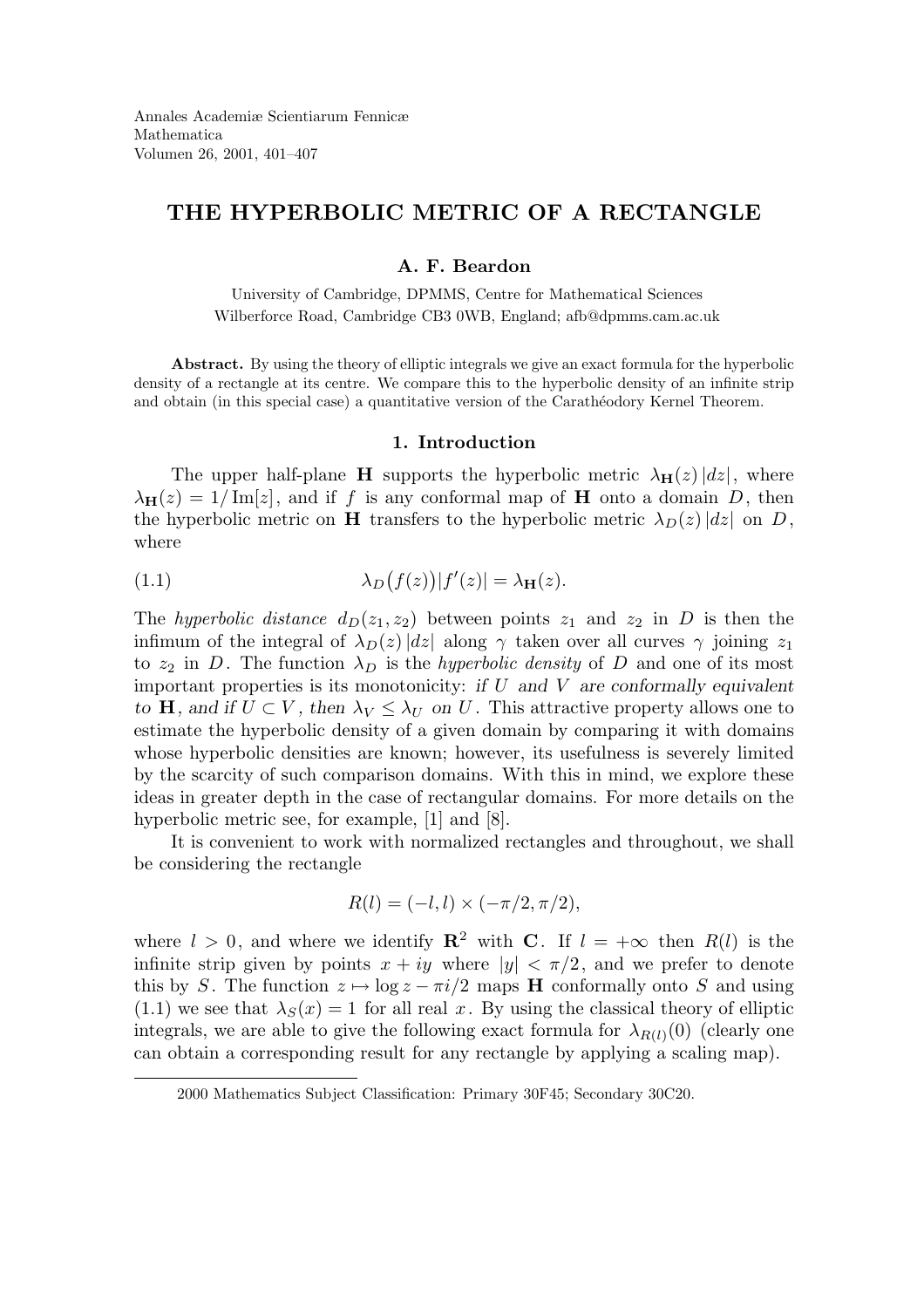402 A. F. Beardon

**Theorem 1.1.** With  $R(l)$  as above, we have

$$
\lambda_{R(l)}(0) = 1 + 2 \sum_{n=1}^{\infty} \frac{1}{\cosh 2nl}.
$$

We shall make three applications of this result, and we now describe these. First, it is well known that if  $D$  is a convex domain, then

$$
\frac{1}{\text{dist}(z, \partial D)} \le \lambda_D(z) \le \frac{2}{\text{dist}(z, \partial D)}
$$

(see [8]). These inequalities are best possible, and they show that if  $D$  is a square of side 2a and centre 0, then  $1/a < \lambda_D(0) < 2/a$ . As a by-product of the proof of Theorem 1.1 we obtain the following result.

**Theorem 1.2.** Let D be a square of side 2a and centred at the origin. Then

$$
\lambda_D(0) = \frac{K(1/\sqrt{2})}{a} = \frac{1 \cdot 8541 \dots}{a},
$$

where  $K$  is the elliptic integral given by

(1.2) 
$$
K(k) = \int_0^1 \frac{dt}{\sqrt{(1 - t^2)(1 - k^2 t^2)}}.
$$

Our second application concerns the Carathéodory Kernel Theorem. This result implies that if  $D_n$  is an increasing sequence of simply connected domains whose union D is conformally equivalent to  $H$ , then  $\lambda_{D_n}(z)$  decreases strictly, and monotonically, to  $\lambda_D(z)$  as  $n \to \infty$  (see [3] and [6]). It seems difficult to obtain a *quantative* version of this general result; however, if we apply it to  $R(l)$ and S (as  $l \rightarrow +\infty$ ) we can establish, at least in this case, the following accurate estimate of the rate of convergence of  $\lambda_{R(l)}(0)$  to 1.

**Corollary 1.3.** Suppose that  $l > \pi/2$ . Then

$$
1+\frac{2}{\cosh 2l}<\lambda_{R(l)}(0)<1+\frac{2}{\cosh 2l}+\frac{5}{e^{4l}}.
$$

We remark that by symmetry (and scaling) there is no loss of generality in assuming that  $l > \pi/2$  here. Note that this shows that  $\lambda_{R(l)}(0) \sim 1 + 4e^{-2l}$  as  $l \rightarrow +\infty$ , and it also gives an explicit estimate of the error term. We shall see later (in the proof of the next result) that one can give similar estimates for  $\lambda_{R(l)}(x)$ for any real  $x$ .

Our final application concerns estimates of the hyperbolic length in  $R(l)$ . Hayman ([5, Lemma 6, p. 170]) has used a method closely related to extremal length (but not involving the hyperbolic density) to obtain estimates of the hyperbolic distance in  $R(l)$ . He shows that if  $0 < x < l - \pi/2$ , then  $x \le d_{R(l)}(0, x) \le$  $x + \pi/2$ . It is natural to expect that  $d_{R(l)}(0, x) = x + o(1)$  as  $l - x \rightarrow +\infty$ , and we shall establish such a result (which does not seem to follow from Hayman's method). Our result (which could be improved slightly) is as follows.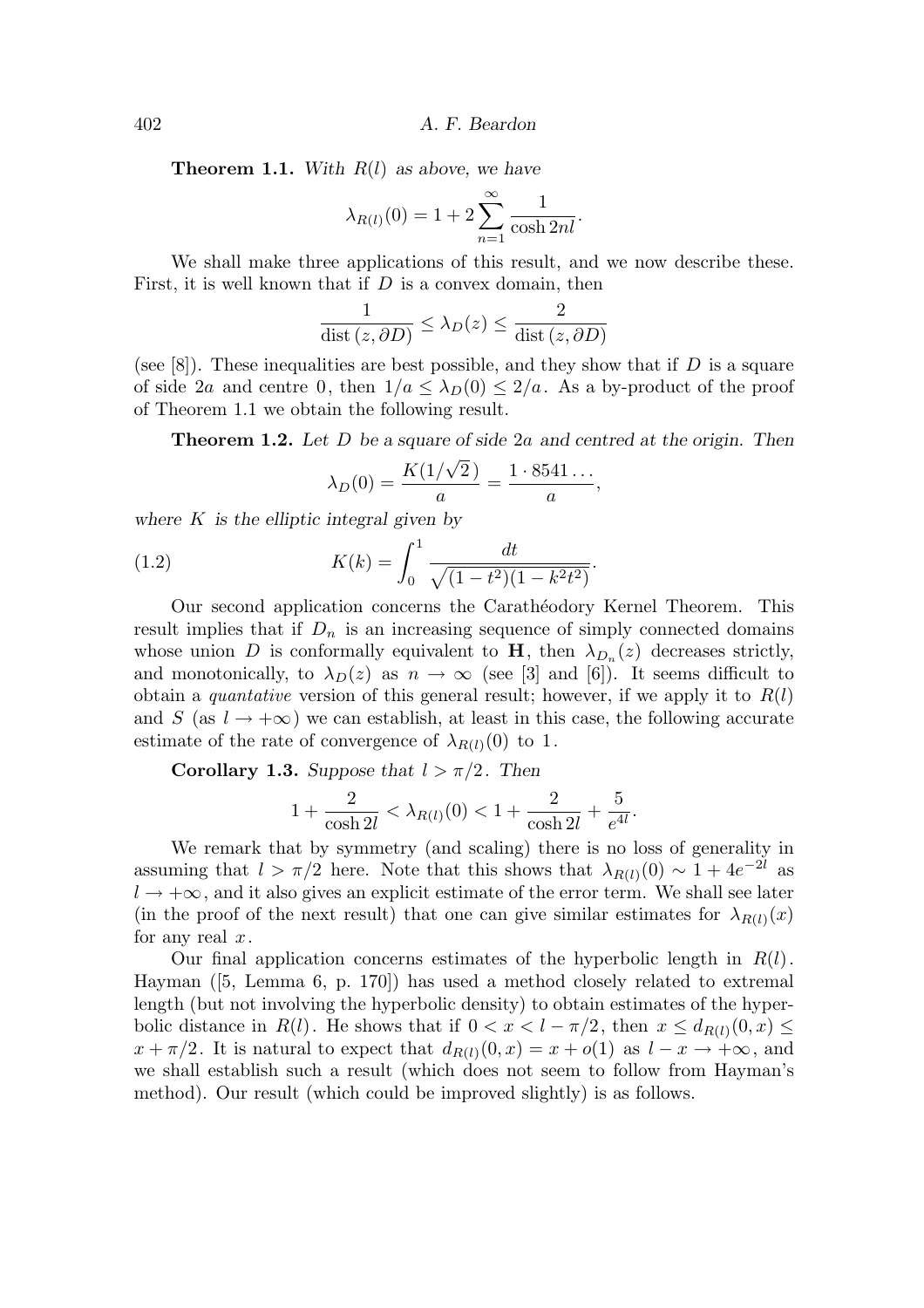**Theorem 1.4.** Suppose that  $0 < x < l - \pi/2$ . Then

(1.3) 
$$
x < d_{R(l)}(0, x) < x + \frac{4}{e^{2(l-x)}}.
$$

This shows, for example, that as  $l \to \infty$ ,  $d_{R(l)}(0, l/2) = l/2 + O(e^{-l})$ .

The plan of the paper is as follows. In Section 2 we discuss the hyperbolic density of a rectangle in terms of two standard elliptic integrals, and we give some of the properties of these integrals. We prove Theorems 1.1 and 1.2, and Corollary 1.3, in Section 3, and we prove Theorem 1.4 in Section 4. In Section 5 we make some further remarks. The author thanks the referee for several helpful comments.

## 2. A preliminary result

We begin with the elliptic integral  $K$  given in  $(1.2)$  and its companion integral

$$
K'(k) = -i \int_1^{1/k} \frac{dt}{\sqrt{(1 - t^2)(1 - k^2 t^2)}},
$$

where  $0 \leq k \leq 1$ , and where the integrals K and K' are taken over the real intervals  $[0, 1]$  and  $[1, 1/k]$ , respectively. For brevity we shall often write K and K' for  $K(k)$  and  $K'(k)$ . For more details the reader can consult, for example, any of  $[2]$  (which we recommend),  $[4]$ ,  $[7]$ ,  $[9, p. 280]$  and  $[11]$ . The single result in this section shows that the hyperbolic density of a rectangle is intimately connected to the two elliptic integrals  $K$  and  $K'$ .

**Theorem 2.1.** Suppose that  $R = (-a, a) \times (-b, b)$ , where a and b are positive. Then there exists a unique positive  $t$  such that

$$
(-at,at)\times (-bt,bt)=\bigl(-K(k),K(k)\bigr)\times \bigl(-K'(k),K'(k)\bigr)
$$

for some (unique) k, and then  $\lambda_R(0) = t$ .

Theorem 2.1 shows the importance of the elliptic integrals  $K$  and  $K'$  for our discussion of the hyperbolic metric of a rectangle, and because of this we briefly recall some of their properties. It is well known that  $k \mapsto K(k)$  is a strictly increasing map of  $(0, 1)$  onto  $(\pi/2, +\infty)$  that is given by the power series

(2.1) 
$$
K(k) = \frac{\pi}{2} \left( 1 + \frac{1^2}{2^2} k^2 + \frac{1^2 3^2}{2^2 4^2} k^4 + \frac{1^2 3^2 5^2}{2^2 4^2 6^2} k^6 + \cdots \right)
$$

(see [4, p. 90]). As  $K'(k) = K(\sqrt{1-k^2})$ , it follows that the map  $k \mapsto K(k)/K'(k)$ is a strictly increasing map of  $(0, 1)$  onto  $(0, +\infty)$ . As usual, we define the function q on  $(0, 1)$  by

(2.2) 
$$
q(k) = \exp\left(-\pi K'(k)/K(k)\right);
$$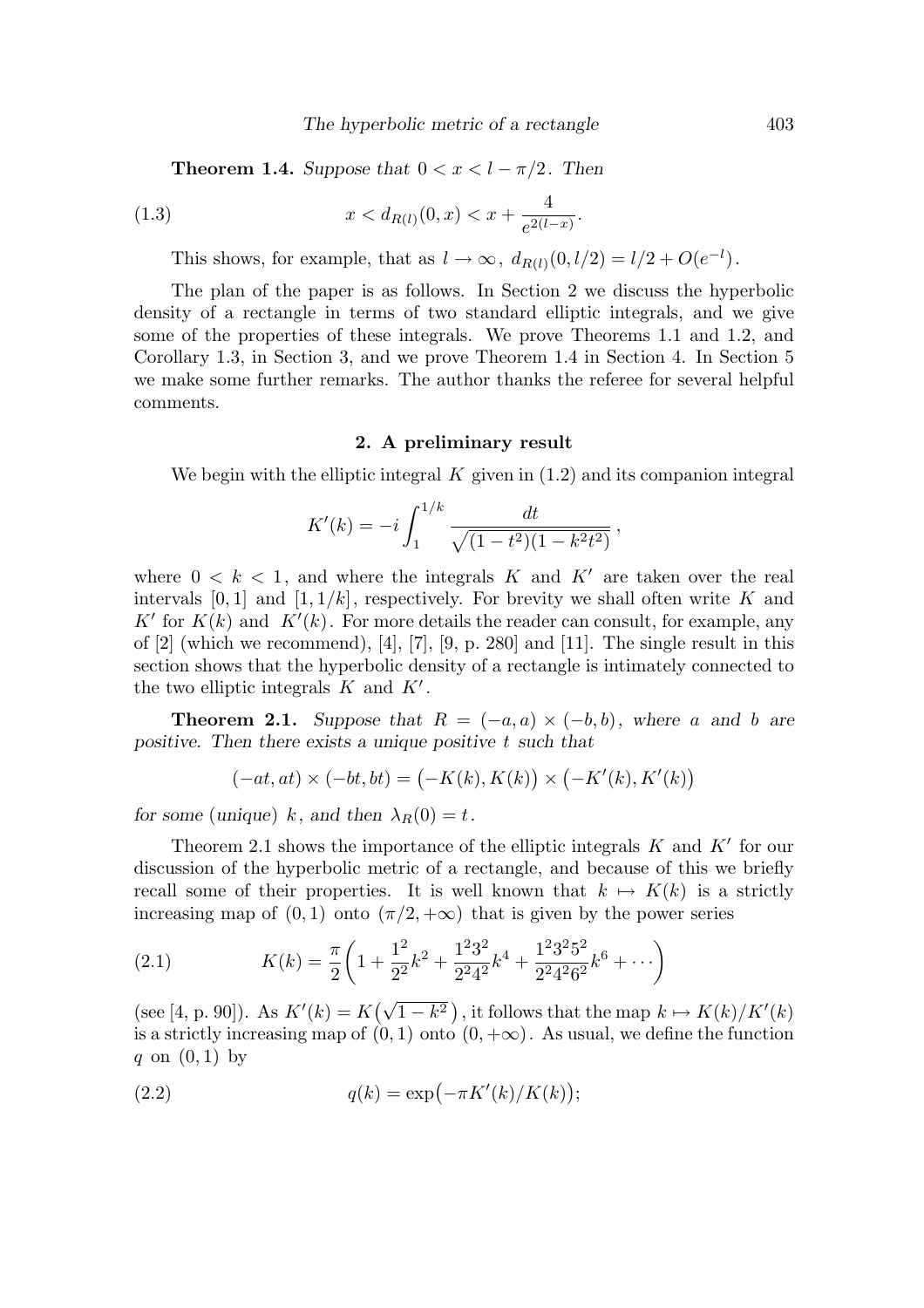404 A. F. Beardon

then  $k \mapsto q(k)$  is a homeomorphism of  $(0, 1)$  onto itself whose inverse is given by

(2.3) 
$$
k^{2} = 16q \prod_{n=1}^{\infty} \left( \frac{1+q^{2n}}{1+q^{2n-1}} \right)^{8}.
$$

For these facts, see [9, pp. 281–289]. As we can express k as a function of q, we can also express  $K$  as a function of  $q$ , and the formula for this is

(2.4) 
$$
K(k(q)) = \frac{\pi}{2} \left( 1 + 4 \sum_{n=1}^{\infty} \frac{q^n}{1 + q^{2n}} \right)
$$

(see [2,  $(3.14)$ , p. 50]).

The proof of Theorem 2.1. Suppose that  $0 < k < 1$  and let

$$
R_0 = (-K, K) \times (0, K'), \quad R_1 = (-K, K) \times (-K', K').
$$

The unique conformal map F of the upper half-plane H onto  $R_0$  that maps  $-1/k$ ,  $-1, 1, 1/k$  to the points  $-K + iK', -K, K, K + iK'$ , respectively, is given by the Schwarz–Christoffel formula

(2.5) 
$$
F(z) = \int_0^z \frac{dw}{\sqrt{(1 - w^2)(1 - k^2 w^2)}}
$$

(see [9, p. 280–282]). The map  $g(z) = (z^2 - 1)/(z^2 + 1)$  maps the right half-plane Σ (given by  $x > 0$ ) onto the complex plane **C** cut from  $-\infty$  to  $-1$ , and from 1 to  $+\infty$ , which we denote by  $\Omega$ . As F maps (-1,1) onto (-K, K), and H onto  $R_0$ , we can use the Reflection Principle to extend F to an analytic map of  $\Omega$  onto  $R_1$ . Thus  $F \circ g$  maps  $\Sigma$  conformally onto  $R_1$ , and because  $F(0) = 0$ ,  $F'(0) = 1$  and  $\lambda_{\Sigma}(z) = 1/\text{Re}[z]$ , an application of (1.1) shows that  $\lambda_{R_1}(0) = 1$ . In particular, if  $a = K(k)$  and  $b = K'(k)$  for some k in  $(0, 1)$  then  $R = R_1$  for this k and so  $\lambda_R(0) = 1$ .

As the function  $k \mapsto K(k)/K'(k)$  maps  $(0, 1)$  monotonically onto  $(0, +\infty)$ there is a unique value of k such that  $b/a = K'(k)/K(k)$ , and hence a unique value of t such that  $at = K(k)$  and  $bt = K'(k)$ . Then (from the result above)  $1 = \lambda_{R_1}(0) = t^{-1} \lambda_R(0)$  and the proof is complete.

# 3. The proofs of Theorems 1.1, 1.2 and Corollary 1.3

We begin with the proof of Theorem 1.1. Given any positive  $l$ , we can choose k such that  $K/K' = \pi/(2l)$ , and we note that with this choice of k,  $q = e^{-2l}$ . Now let  $R = (-K, K) \times (-K', K')$ . Then  $g(z) = \pi i z / 2K$  maps R onto  $R(l)$ , and from  $(1.1)$ , Theorem 2.1 and  $(2.4)$ , we have

$$
\lambda_{R(l)}(0) = \frac{2K(k)}{\pi} \lambda_R(0) = \frac{2K(k)}{\pi} = 1 + 4 \sum_{n=1}^{\infty} \frac{q^n}{1 + q^{2n}} = 1 + 2 \sum_{n=1}^{\infty} \frac{1}{\cosh 2n l}
$$

as required.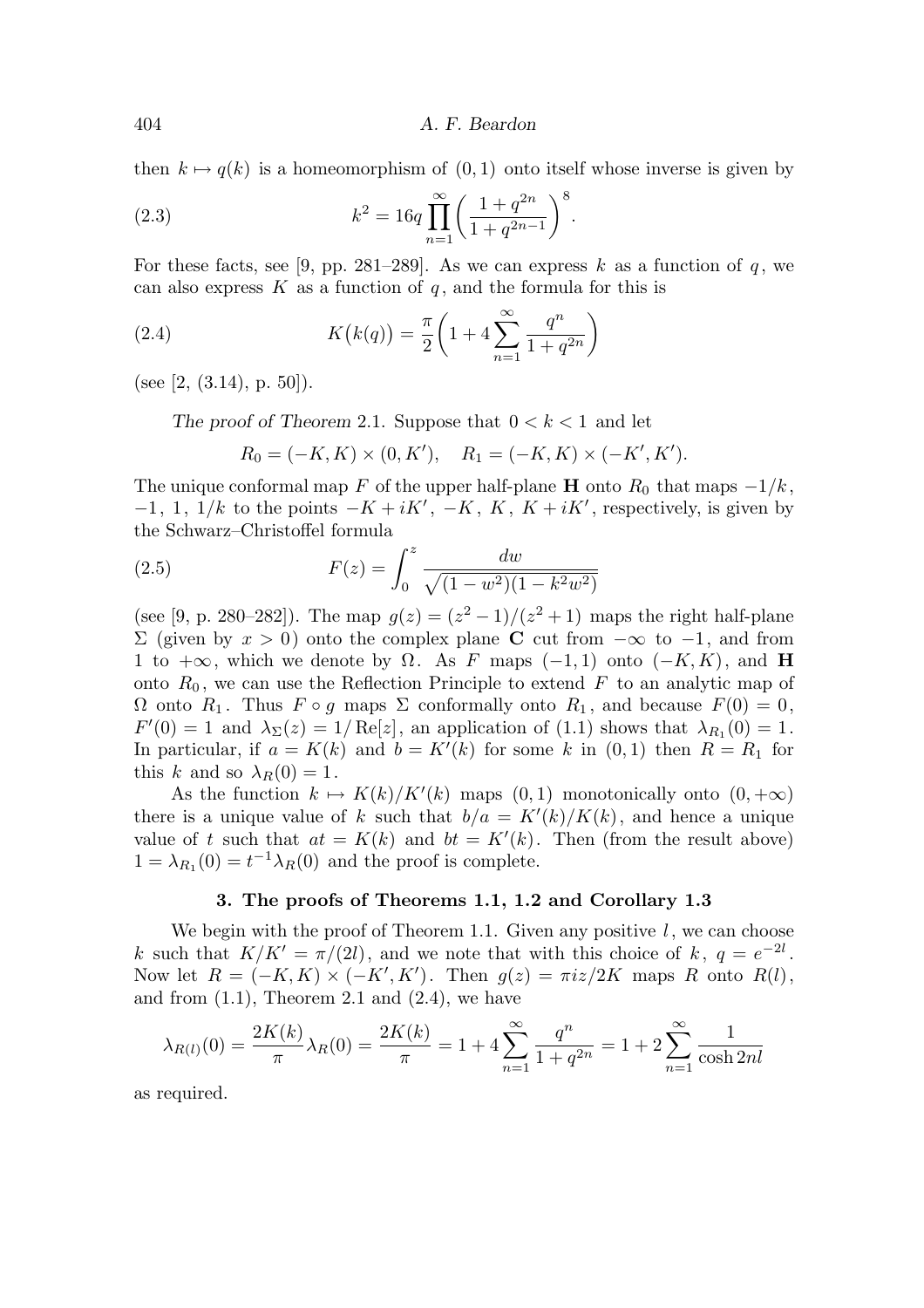The proof of Theorem 1.2. We use the same notation as above. There is exactly one value, say  $k_0$ , of k such that  $K(k_0) = K'(k_0)$  and it is easy to see that  $k_0 = 1/\sqrt{2}$ . It follows from Theorem 2.1 that if  $R^*$  is the rectangle  $(-c, c) \times (-c, c)$ , where  $c = K(1/\sqrt{2}) = 1.8541...$ , then  $\lambda_{R^*}(0) = 1$ . The result for a general rectangle now follows from (1.1) by applying the map  $z \mapsto az/c$ .

The proof of Corollary 1.3. The lower bound of  $\lambda_{R(l)}(0)$  is immediate from Theorem 1.1. The upper bound also follows easily from Theorem 1.1 if we use the inequality  $2 \cosh x > e^x$  for all positive x and then sum the resulting geometric series.

### 4. The proof of Theorem 1.4

The first inequality in (1.3) holds because if  $\gamma$  is the hyperbolic geodesic segment in  $R(l)$  that joins 0 to x, then

$$
d_{R(l)}(0,x) = \int_{\gamma} \lambda_{R(l)}(t) dt > \int_{\gamma} \lambda_S(t) dt \ge x
$$

because  $\lambda_S(z) > 1$  throughout S. Now suppose that  $0 < t < l - \pi/2$ , write  $l' = l - t$  and let R' be the rectangle  $(t - l', t + l') \times (-\pi/2, \pi/2)$ . Then (from the monotonicity of the metric, and Corollary 1.3)

$$
\lambda_{R(l)}(t) < \lambda_{R'}(t) = \lambda_{R(l')}(0) < 1 + \frac{2}{\cosh 2(l-t)} + \frac{5}{e^{4(l-t)}},
$$

and as

$$
d_{R(l)}(0,x) \le \int_0^x \lambda_{R(l)}(t) dt
$$

the second inequality in (1.3) follows.

#### 5. Closing remarks

In this section we continue our discussion of the hyperbolic metric of rectangles and elliptic integrals, and we present some ideas which may be of use in other circumstances. First, we note the following variation on Theorem 2.1.

**Theorem 5.1.** Let  $R = (-K, K) \times (0, K')$ , where  $0 < k < 1$ . Then  $\lambda_R(iK'/2) = 1 + k$ .

Proof. The function F given by  $(2.5)$  is the conformal map of **H** onto the rectangle R with  $-1/k$ ,  $-1$ , 1,  $1/k$  mapping to the vertices of R as described earlier. The inverse of F is the Jacobian function sn:  $R \rightarrow H$  which can be continued analytically over  $C$  to give an elliptic function with periods  $4K$  and  $2iK'$ , simple zeros at  $2nK + 2imK'$  (and no other zeros), and simple poles at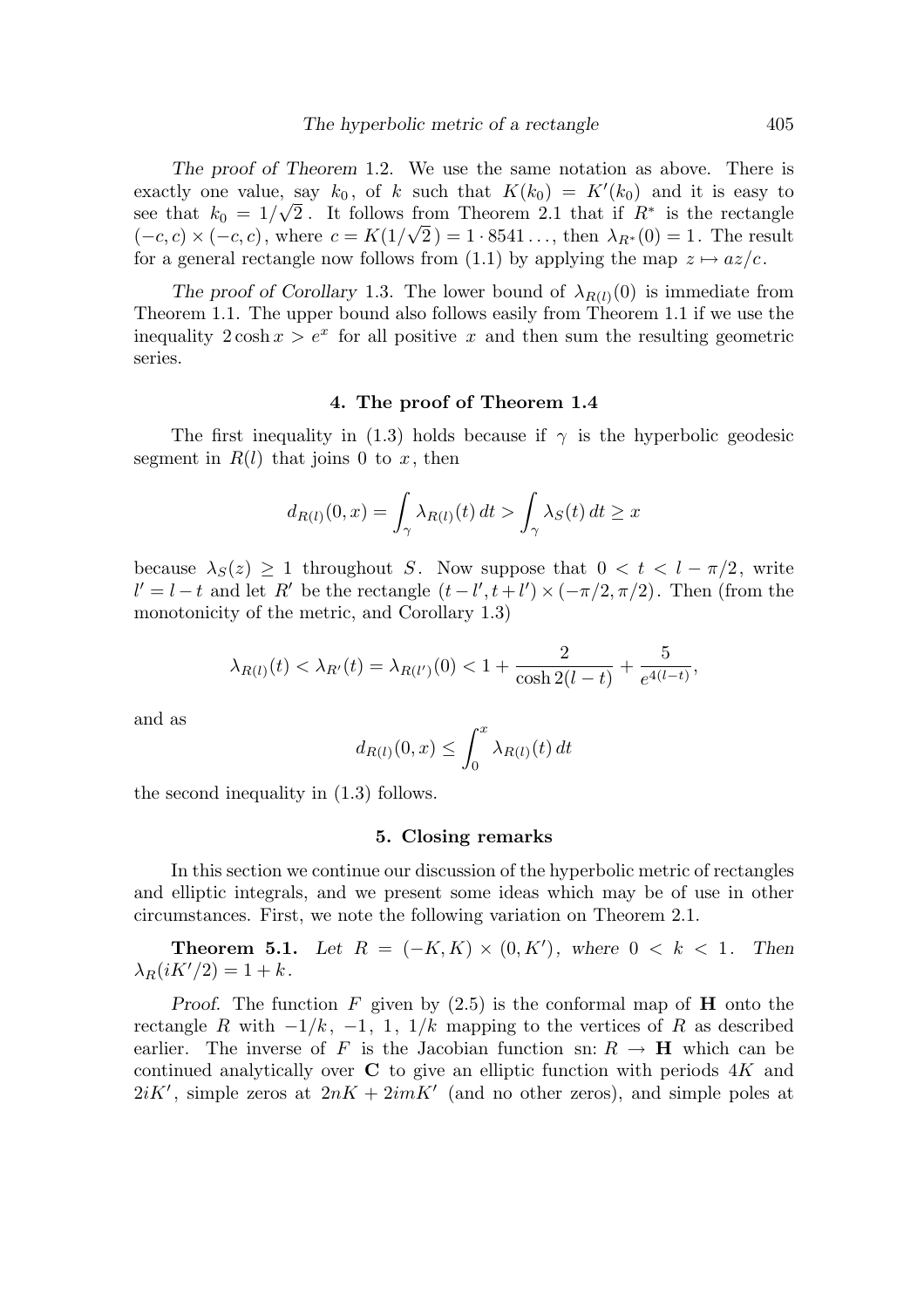$2nK + 2imK' + iK'$  (and no other poles), where m and n are integers. It follows that the function  $\text{sn}(z)\text{sn}(iK'-z)$  is elliptic and without poles and so is constant. By equating its values at K and  $iK'/2$ , and writing  $\eta = iK'/2$ , we obtain  $\sin(\eta)^2 = -1/k$ , and we deduce from this that  $\sin(\eta) = i/\sqrt{k}$ . Now from (1.1),  $\lambda_R(\eta) = \lambda_H(\text{sn}(\eta)) |\text{sn}'(\eta)| = \sqrt{k} |\text{sn}'(\eta)|$ . Associated to the function sn(z) are the Jacobi functions cn(z) and dn(z), and these satisfy the relations  $sn^2 + cn^2 = 1$ ,  $k^2 \text{sn}^2 + \text{dn}^2 = 1$  and  $\text{sn}' = \text{cn dn}$ . We deduce that

$$
|\mathrm{sn}'(\eta)| = \sqrt{1 - \mathrm{sn}(\eta)^2} \sqrt{1 - k^2 \mathrm{sn}(\eta)^2}
$$

from which we obtain  $\lambda_R(\eta) = 1 + k$  as required.

We end this paper with a brief discussion of the rectangle  $R(l)$  when l is large. As  $K(k) \to \pi/2$  when  $k \to 0$ , and as we know how the hyperbolic metric transforms under a scaling map  $z \mapsto \mu z$ , it suffices to study the the rectangle  $R =$  $(-K, K) \times (-K', K')$  as  $k \to 0$ . When k is small and positive R is approximately the rectangle  $(-\pi/2, \pi/2) \times (-K', K')$  and so its shape (or modulus) depends on the nature of the singularity of  $K'(k)$  at  $k = 0$ . It is known that

(5.1) 
$$
\lim_{k \to 0} \left( K'(k) - \log \frac{4}{k} \right) = 0
$$

so that when k is small R is approximately  $(-\pi/2, \pi/2) \times (-\log 4/k, \log 4/k)$ . There are many proofs of (5.1) in the literature, and an elementary proof, valid for  $0 < k < 1$  (which is sufficient for our purpose), is given in [11, p. 522]. Other proofs, and other inequalities, can be found in the more recent [10, p. 45], and proofs for complex k occur in [4, pp. 91 and 178], [11, pp. 299 and 521–522], and [7, pp. 25–27 and 73–75]. Here, we provide a short and elementary proof (which is perhaps new) of the following result.

Theorem 5.2. As  $k \to 0$ ,

$$
K'(k) = \left(1 + \frac{k^2}{4}\right) \log \frac{4}{k} + O(k^2).
$$

Proof. Throughout we assume that k and hence q, lie in  $(0, 1)$ . We begin by proving that  $k^2 + k^4 > 16q$  when  $0 < k < \sqrt{3/8}$ . First, from (2.3) we have

(5.2) 
$$
k^2 > \frac{16q}{(1+q)^8} > 16q(1-8q)
$$

(because  $(1+x)^8(1-8x)$  is strictly decreasing for  $x \ge 0$ ) and it follows from this that

$$
k^2 + k^4 > 16q + 128q^2(1 - 32q) + 2^{14}q^4.
$$